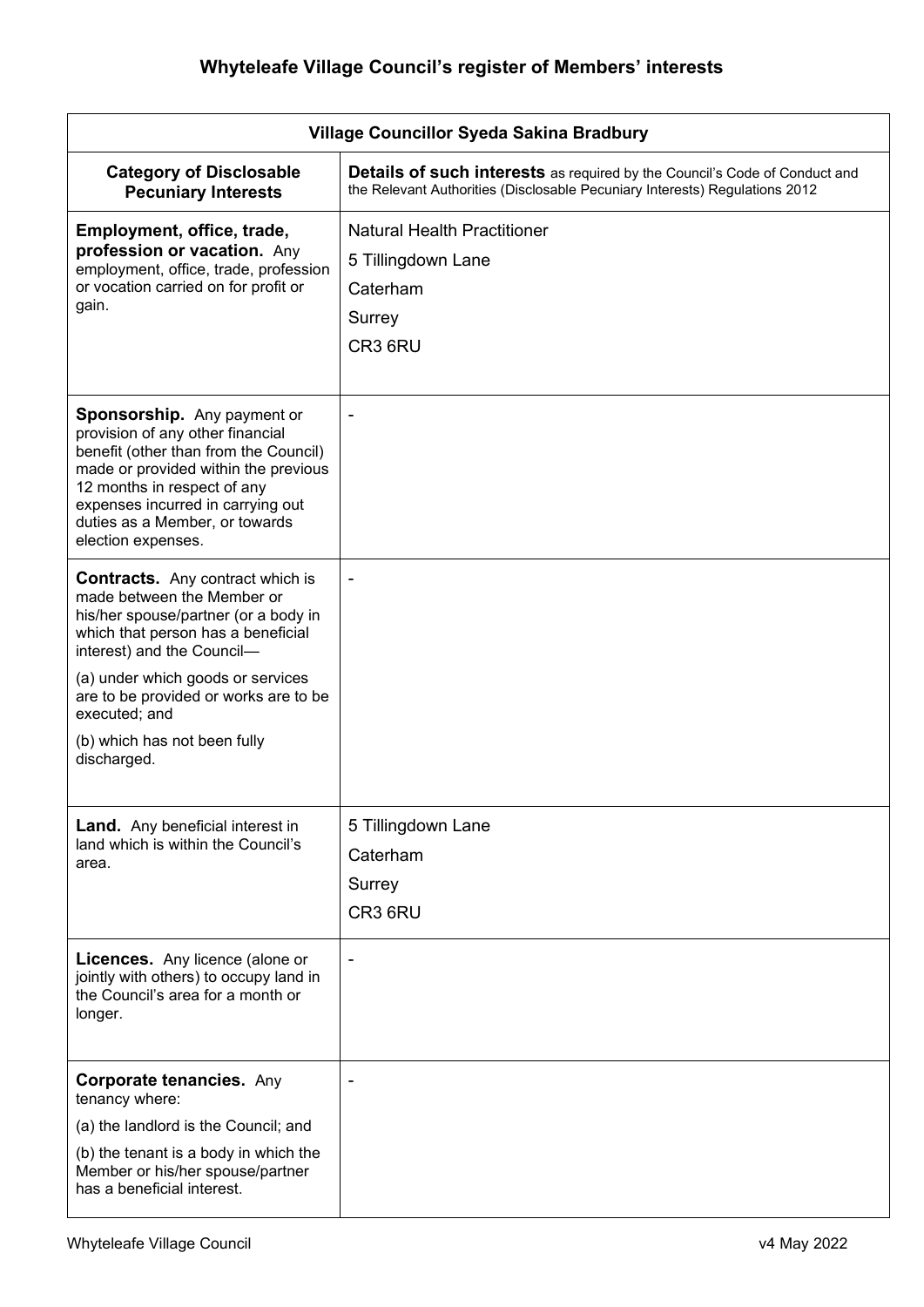| Village Councillor Syeda Sakina Bradbury                                                                                                                                                                                                                                                         |                                                                                                                                                                  |
|--------------------------------------------------------------------------------------------------------------------------------------------------------------------------------------------------------------------------------------------------------------------------------------------------|------------------------------------------------------------------------------------------------------------------------------------------------------------------|
| <b>Category of Disclosable</b><br><b>Pecuniary Interests</b>                                                                                                                                                                                                                                     | <b>Details of such interests</b> as required by the Council's Code of Conduct and<br>the Relevant Authorities (Disclosable Pecuniary Interests) Regulations 2012 |
|                                                                                                                                                                                                                                                                                                  |                                                                                                                                                                  |
| <b>Securities.</b> Any beneficial interest<br>in securities of a body where-                                                                                                                                                                                                                     |                                                                                                                                                                  |
| (a) that body has a place of business<br>or land in the Council's area; and                                                                                                                                                                                                                      |                                                                                                                                                                  |
| (b) either-                                                                                                                                                                                                                                                                                      |                                                                                                                                                                  |
| (i) the total nominal value of the<br>securities exceeds £25,000 or one<br>hundredth of the total issued share<br>capital of that body; or                                                                                                                                                       |                                                                                                                                                                  |
| (ii) if the share capital of that body is<br>of more than one class, the total<br>nominal value of the shares of any<br>one class in which the Member (or<br>his/her spouse/partner) has a<br>beneficial interest exceeding one<br>hundredth of the total issued share<br>capital of that class. |                                                                                                                                                                  |
|                                                                                                                                                                                                                                                                                                  |                                                                                                                                                                  |
| <b>Category of non-pecuniary</b><br>interests arising from<br>membership or occupation of a<br>position of general control or<br>management in the following<br>bodies:                                                                                                                          | <b>Details of such interests</b> as required by the Council's Code of Conduct                                                                                    |
| Bodies to which the Member has<br>been appointed by the Council                                                                                                                                                                                                                                  |                                                                                                                                                                  |
|                                                                                                                                                                                                                                                                                                  |                                                                                                                                                                  |
| Bodies exercising functions of a<br>public nature                                                                                                                                                                                                                                                | Whyteleafe Community Hub                                                                                                                                         |
| Bodies directed to charitable                                                                                                                                                                                                                                                                    |                                                                                                                                                                  |
| purposes and with a connection<br>to the Council's area                                                                                                                                                                                                                                          | <b>Whyteleafe Community Hub</b>                                                                                                                                  |
| Bodies whose principal purposes<br>include the influence of public                                                                                                                                                                                                                               |                                                                                                                                                                  |

opinion or policy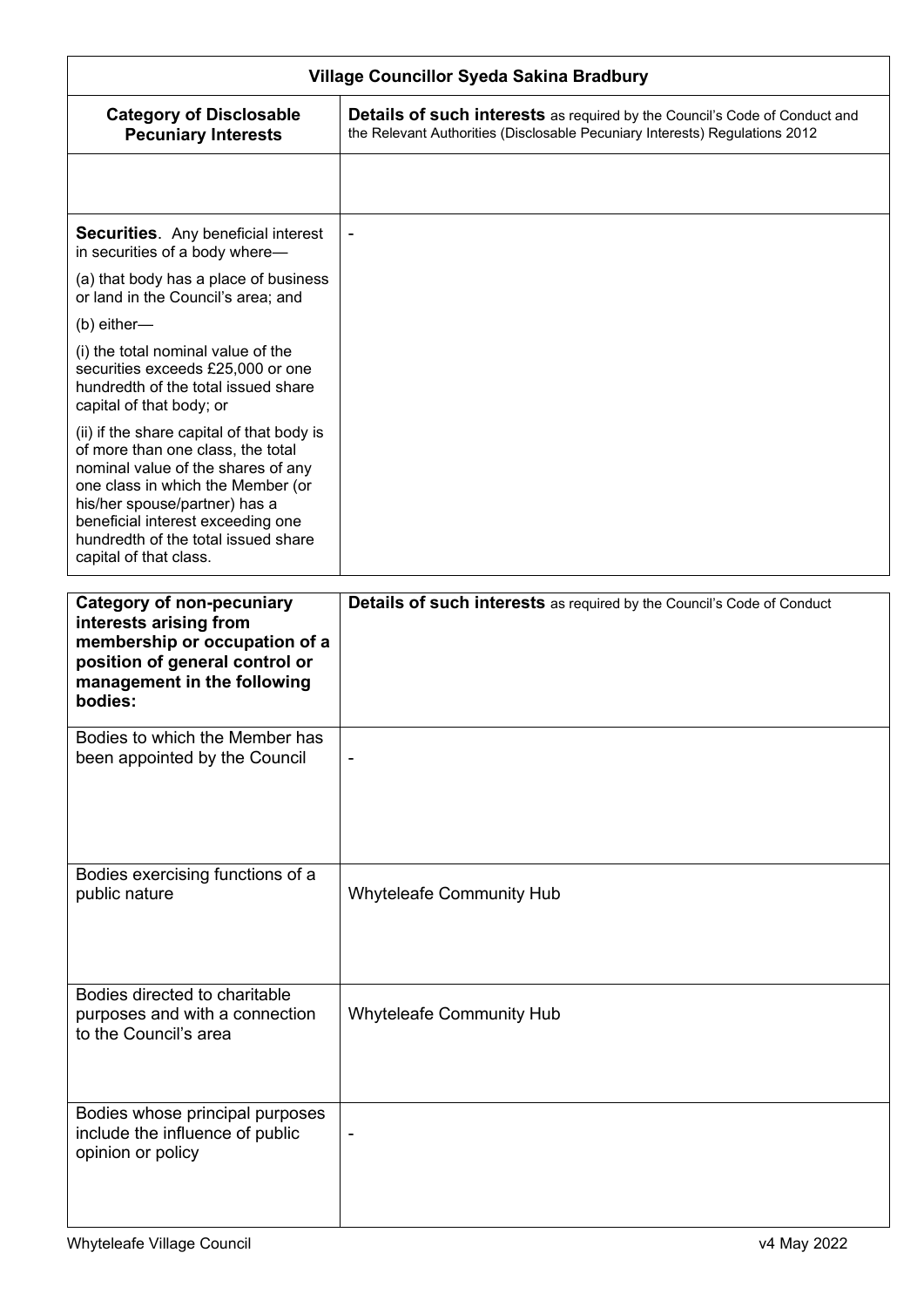| <b>Village Councillor Deano Cline</b>                                                                                                                                                                                                                                        |                                                                                                                                                                  |  |
|------------------------------------------------------------------------------------------------------------------------------------------------------------------------------------------------------------------------------------------------------------------------------|------------------------------------------------------------------------------------------------------------------------------------------------------------------|--|
| <b>Category of Disclosable</b><br><b>Pecuniary Interests</b>                                                                                                                                                                                                                 | <b>Details of such interests</b> as required by the Council's Code of Conduct and<br>the Relevant Authorities (Disclosable Pecuniary Interests) Regulations 2012 |  |
| Employment, office, trade,<br>profession or vacation. Any<br>employment, office, trade, profession<br>or vocation carried on for profit or<br>gain.                                                                                                                          | <b>Retired</b>                                                                                                                                                   |  |
| Sponsorship. Any payment or<br>provision of any other financial<br>benefit (other than from the Council)<br>made or provided within the previous<br>12 months in respect of any<br>expenses incurred in carrying out<br>duties as a Member, or towards<br>election expenses. |                                                                                                                                                                  |  |
| <b>Contracts.</b> Any contract which is<br>made between the Member or<br>his/her spouse/partner (or a body in<br>which that person has a beneficial<br>interest) and the Council-                                                                                            |                                                                                                                                                                  |  |
| (a) under which goods or services<br>are to be provided or works are to be<br>executed; and                                                                                                                                                                                  |                                                                                                                                                                  |  |
| (b) which has not been fully<br>discharged.                                                                                                                                                                                                                                  |                                                                                                                                                                  |  |
| <b>Land.</b> Any beneficial interest in<br>land which is within the Council's<br>area.                                                                                                                                                                                       | 377 Godstone Road<br>Whyteleafe<br>CR3 0BF                                                                                                                       |  |
| <b>Licences.</b> Any licence (alone or<br>jointly with others) to occupy land in<br>the Council's area for a month or<br>longer.                                                                                                                                             | $\overline{\phantom{a}}$                                                                                                                                         |  |
| <b>Corporate tenancies.</b> Any<br>tenancy where:                                                                                                                                                                                                                            |                                                                                                                                                                  |  |
| (a) the landlord is the Council; and                                                                                                                                                                                                                                         |                                                                                                                                                                  |  |
| (b) the tenant is a body in which the<br>Member or his/her spouse/partner<br>has a beneficial interest.                                                                                                                                                                      |                                                                                                                                                                  |  |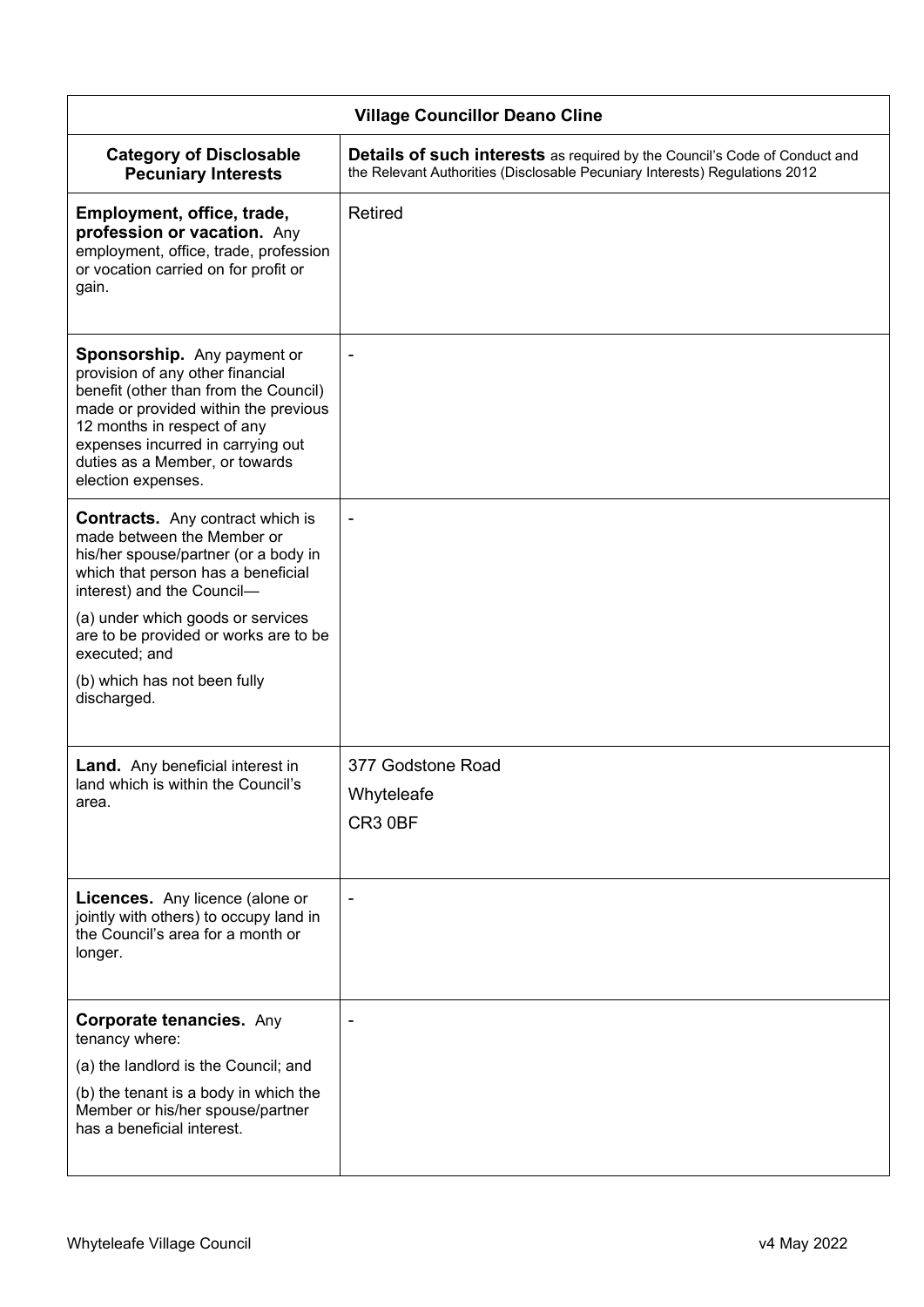| <b>Village Councillor Deano Cline</b>                                                                                                                                                                                                                                                            |                                                                                                                                                                  |
|--------------------------------------------------------------------------------------------------------------------------------------------------------------------------------------------------------------------------------------------------------------------------------------------------|------------------------------------------------------------------------------------------------------------------------------------------------------------------|
| <b>Category of Disclosable</b><br><b>Pecuniary Interests</b>                                                                                                                                                                                                                                     | <b>Details of such interests</b> as required by the Council's Code of Conduct and<br>the Relevant Authorities (Disclosable Pecuniary Interests) Regulations 2012 |
| <b>Securities.</b> Any beneficial interest<br>in securities of a body where-                                                                                                                                                                                                                     | $\blacksquare$                                                                                                                                                   |
| (a) that body has a place of business<br>or land in the Council's area; and                                                                                                                                                                                                                      |                                                                                                                                                                  |
| (b) either-                                                                                                                                                                                                                                                                                      |                                                                                                                                                                  |
| (i) the total nominal value of the<br>securities exceeds £25,000 or one<br>hundredth of the total issued share<br>capital of that body; or                                                                                                                                                       |                                                                                                                                                                  |
| (ii) if the share capital of that body is<br>of more than one class, the total<br>nominal value of the shares of any<br>one class in which the Member (or<br>his/her spouse/partner) has a<br>beneficial interest exceeding one<br>hundredth of the total issued share<br>capital of that class. |                                                                                                                                                                  |
| <b>Category of non-pecuniary</b><br>interests arising from<br>membership or occupation of a<br>position of general control or<br>management in the following<br>bodies:                                                                                                                          | <b>Details of such interests</b> as required by the Council's Code of Conduct                                                                                    |
| Bodies to which the Member has<br>been appointed by the Council                                                                                                                                                                                                                                  | ٠                                                                                                                                                                |
| Bodies exercising functions of a<br>public nature                                                                                                                                                                                                                                                |                                                                                                                                                                  |
| Bodies directed to charitable<br>purposes and with a connection<br>to the Council's area                                                                                                                                                                                                         | Volunteer - Whyteleafe Community Hub<br><b>Surrey Air Ambulance</b>                                                                                              |
| Bodies whose principal purposes<br>include the influence of public<br>opinion or policy                                                                                                                                                                                                          |                                                                                                                                                                  |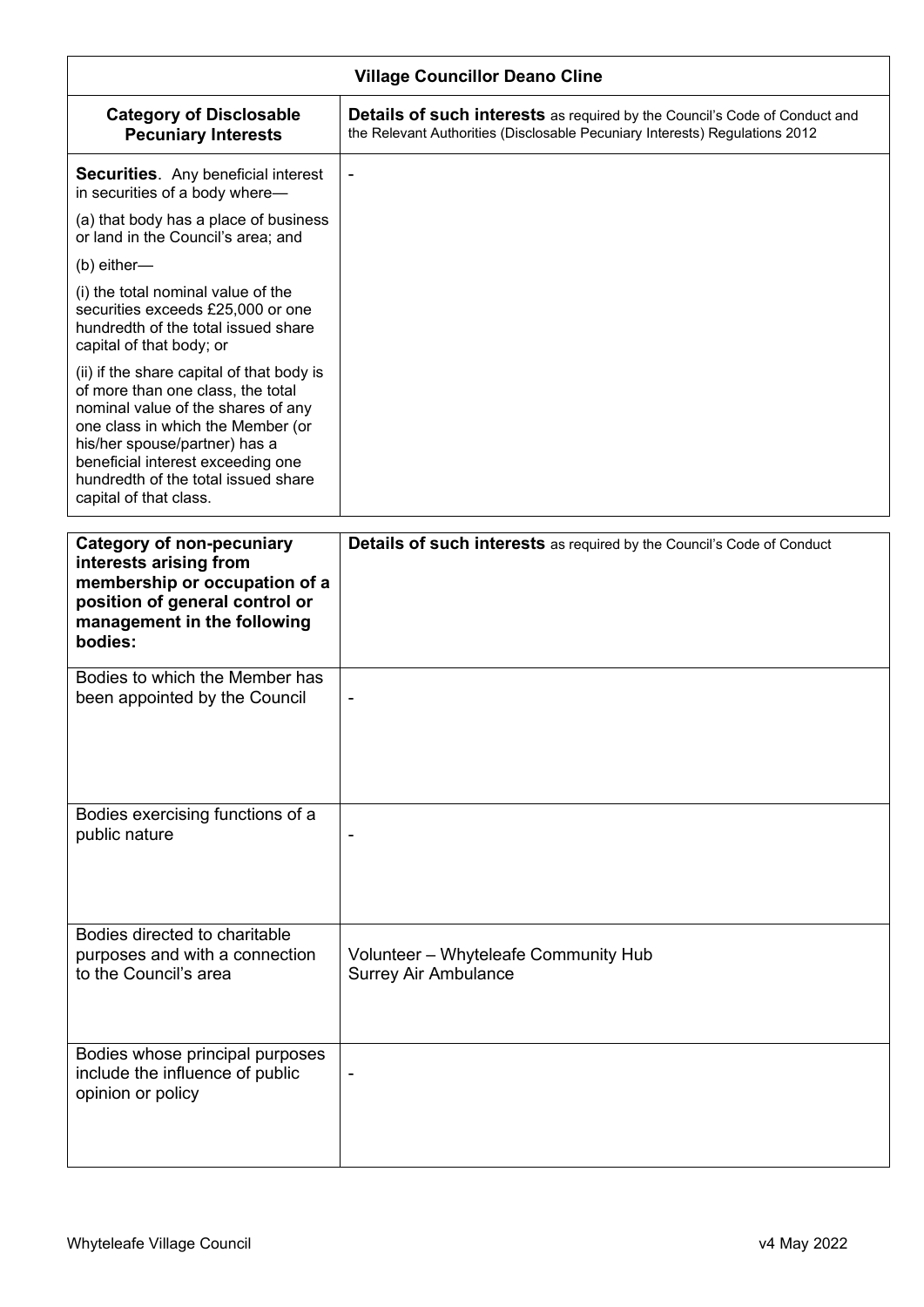| <b>Village Councillor June Henty</b>                                                                                                                                                                                                                                         |                                                                                                                                                                  |
|------------------------------------------------------------------------------------------------------------------------------------------------------------------------------------------------------------------------------------------------------------------------------|------------------------------------------------------------------------------------------------------------------------------------------------------------------|
| <b>Category of Disclosable</b><br><b>Pecuniary Interests</b>                                                                                                                                                                                                                 | <b>Details of such interests</b> as required by the Council's Code of Conduct and<br>the Relevant Authorities (Disclosable Pecuniary Interests) Regulations 2012 |
| Employment, office, trade,<br>profession or vacation. Any<br>employment, office, trade, profession<br>or vocation carried on for profit or<br>gain.                                                                                                                          | Govia Thameslink Railway (including partner)                                                                                                                     |
| Sponsorship. Any payment or<br>provision of any other financial<br>benefit (other than from the Council)<br>made or provided within the previous<br>12 months in respect of any<br>expenses incurred in carrying out<br>duties as a Member, or towards<br>election expenses. | None                                                                                                                                                             |
| <b>Contracts.</b> Any contract which is<br>made between the Member or<br>his/her spouse/partner (or a body in<br>which that person has a beneficial<br>interest) and the Council-                                                                                            | None                                                                                                                                                             |
| (a) under which goods or services<br>are to be provided or works are to be<br>executed; and                                                                                                                                                                                  |                                                                                                                                                                  |
| (b) which has not been fully<br>discharged.                                                                                                                                                                                                                                  |                                                                                                                                                                  |
| <b>Land.</b> Any beneficial interest in                                                                                                                                                                                                                                      | 16 Edgeworth Close                                                                                                                                               |
| land which is within the Council's<br>area.                                                                                                                                                                                                                                  | Whyteleafe                                                                                                                                                       |
|                                                                                                                                                                                                                                                                              | Surrey                                                                                                                                                           |
|                                                                                                                                                                                                                                                                              | CR3 0BW                                                                                                                                                          |
| Licences. Any licence (alone or<br>jointly with others) to occupy land in<br>the Council's area for a month or<br>longer.                                                                                                                                                    | None                                                                                                                                                             |
| <b>Corporate tenancies. Any</b><br>tenancy where:                                                                                                                                                                                                                            | None                                                                                                                                                             |
| (a) the landlord is the Council; and                                                                                                                                                                                                                                         |                                                                                                                                                                  |
| (b) the tenant is a body in which the<br>Member or his/her spouse/partner<br>has a beneficial interest.                                                                                                                                                                      |                                                                                                                                                                  |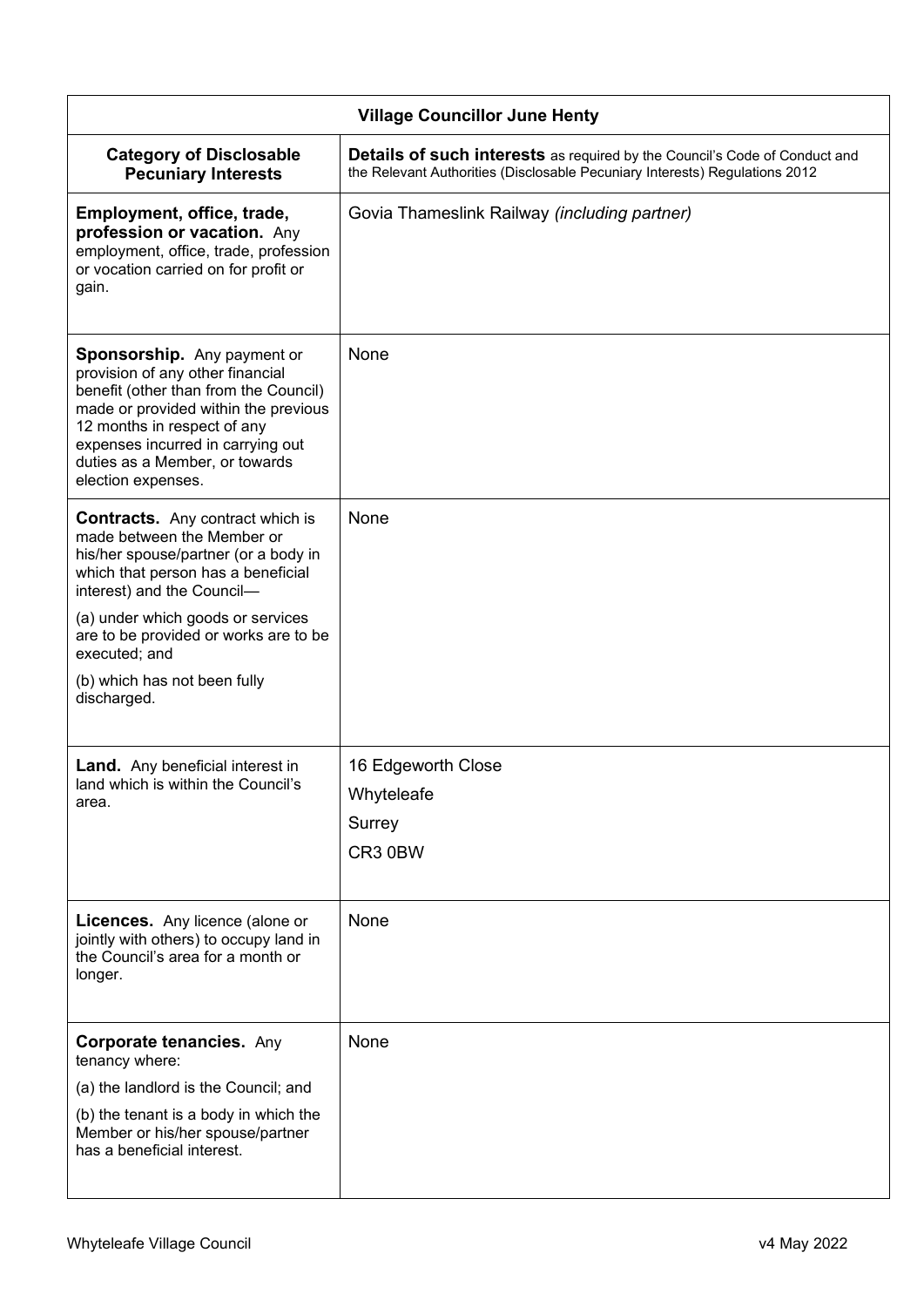| <b>Village Councillor June Henty</b>                                                                                                                                                                                                                                                             |                                                                                                                                                           |  |
|--------------------------------------------------------------------------------------------------------------------------------------------------------------------------------------------------------------------------------------------------------------------------------------------------|-----------------------------------------------------------------------------------------------------------------------------------------------------------|--|
| <b>Category of Disclosable</b><br><b>Pecuniary Interests</b>                                                                                                                                                                                                                                     | Details of such interests as required by the Council's Code of Conduct and<br>the Relevant Authorities (Disclosable Pecuniary Interests) Regulations 2012 |  |
| <b>Securities.</b> Any beneficial interest<br>in securities of a body where-                                                                                                                                                                                                                     | None                                                                                                                                                      |  |
| (a) that body has a place of business<br>or land in the Council's area; and                                                                                                                                                                                                                      |                                                                                                                                                           |  |
| (b) either-                                                                                                                                                                                                                                                                                      |                                                                                                                                                           |  |
| (i) the total nominal value of the<br>securities exceeds £25,000 or one<br>hundredth of the total issued share<br>capital of that body; or                                                                                                                                                       |                                                                                                                                                           |  |
| (ii) if the share capital of that body is<br>of more than one class, the total<br>nominal value of the shares of any<br>one class in which the Member (or<br>his/her spouse/partner) has a<br>beneficial interest exceeding one<br>hundredth of the total issued share<br>capital of that class. |                                                                                                                                                           |  |
| <b>Category of non-pecuniary</b>                                                                                                                                                                                                                                                                 | <b>Details of such interests</b> as required by the Council's Code of Conduct                                                                             |  |
| interests arising from<br>membership or occupation of a<br>position of general control or<br>management in the following<br>bodies:                                                                                                                                                              |                                                                                                                                                           |  |
| Bodies to which the Member has<br>been appointed by the Council                                                                                                                                                                                                                                  | None                                                                                                                                                      |  |
|                                                                                                                                                                                                                                                                                                  |                                                                                                                                                           |  |
| Bodies exercising functions of a<br>public nature                                                                                                                                                                                                                                                | None                                                                                                                                                      |  |
| Bodies directed to charitable<br>purposes and with a connection<br>to the Council's area                                                                                                                                                                                                         | Whyteleafe Community Hub (including partner)                                                                                                              |  |
| Bodies whose principal purposes<br>include the influence of public<br>opinion or policy                                                                                                                                                                                                          | None                                                                                                                                                      |  |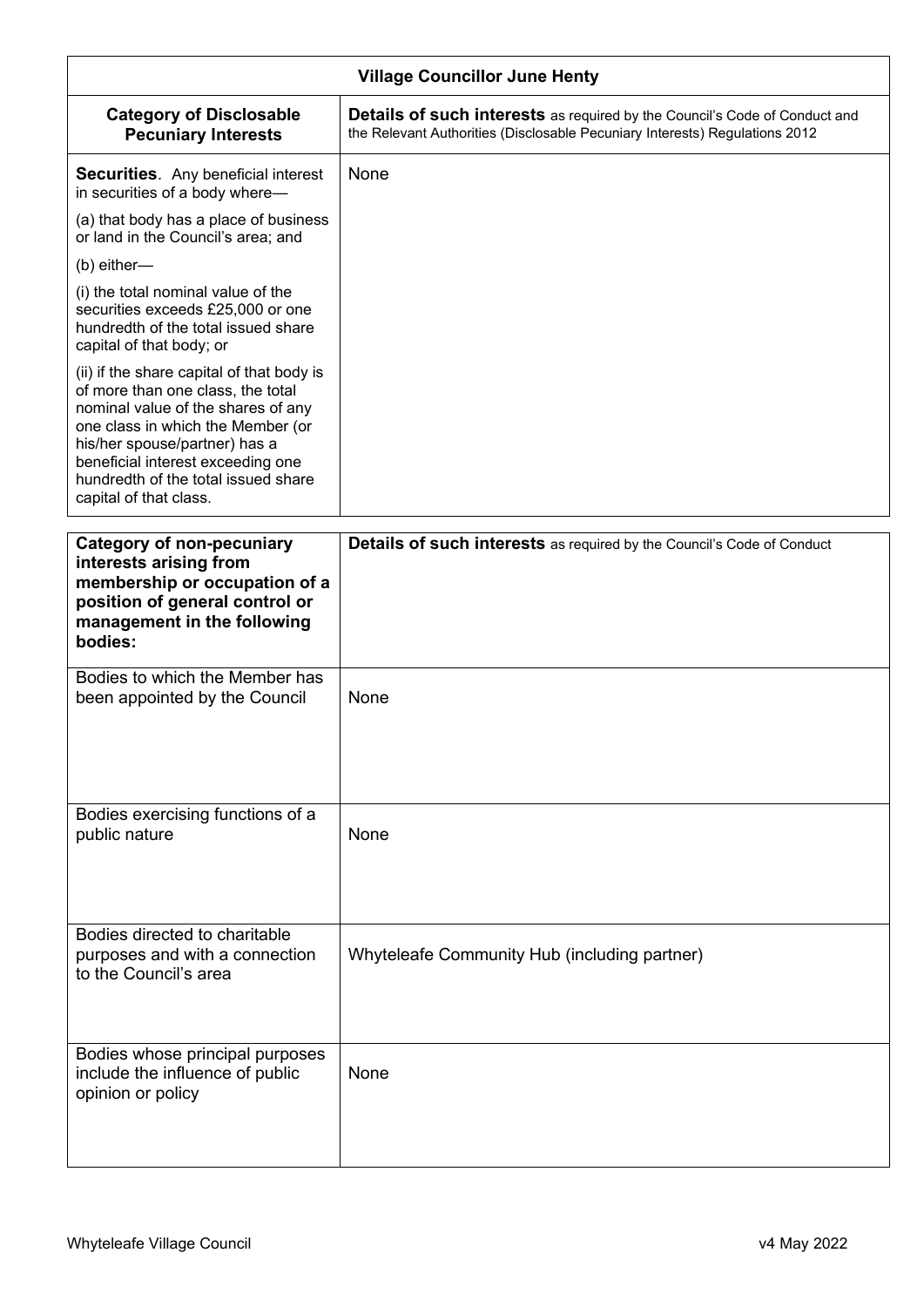| <b>Village Councillor Marcus Christopher Jones</b>                                                                                                                                                                                                                                  |                                                                                                                                                                  |
|-------------------------------------------------------------------------------------------------------------------------------------------------------------------------------------------------------------------------------------------------------------------------------------|------------------------------------------------------------------------------------------------------------------------------------------------------------------|
| <b>Category of Disclosable</b><br><b>Pecuniary Interests</b>                                                                                                                                                                                                                        | <b>Details of such interests</b> as required by the Council's Code of Conduct and<br>the Relevant Authorities (Disclosable Pecuniary Interests) Regulations 2012 |
| Employment, office, trade,<br>profession or vacation. Any<br>employment, office, trade, profession<br>or vocation carried on for profit or<br>gain.                                                                                                                                 | Retired (Chartered Engineer, Chartered Marine Engineer)<br>Partner – Tunbridge Wells Hospital, Kent NHS Trust                                                    |
| <b>Sponsorship.</b> Any payment or<br>provision of any other financial<br>benefit (other than from the Council)<br>made or provided within the previous<br>12 months in respect of any<br>expenses incurred in carrying out<br>duties as a Member, or towards<br>election expenses. |                                                                                                                                                                  |
| <b>Contracts.</b> Any contract which is<br>made between the Member or<br>his/her spouse/partner (or a body in<br>which that person has a beneficial<br>interest) and the Council-                                                                                                   |                                                                                                                                                                  |
| (a) under which goods or services<br>are to be provided or works are to be<br>executed; and                                                                                                                                                                                         |                                                                                                                                                                  |
| (b) which has not been fully<br>discharged.                                                                                                                                                                                                                                         |                                                                                                                                                                  |
| <b>Land.</b> Any beneficial interest in<br>land which is within the Council's<br>area.                                                                                                                                                                                              | 29 Whyteleafe Hill<br>Whyteleafe<br>CR3 0AG                                                                                                                      |
| <b>Licences.</b> Any licence (alone or<br>jointly with others) to occupy land in<br>the Council's area for a month or<br>longer.                                                                                                                                                    |                                                                                                                                                                  |
| <b>Corporate tenancies. Any</b><br>tenancy where:                                                                                                                                                                                                                                   |                                                                                                                                                                  |
| (a) the landlord is the Council; and                                                                                                                                                                                                                                                |                                                                                                                                                                  |
| (b) the tenant is a body in which the<br>Member or his/her spouse/partner<br>has a beneficial interest.                                                                                                                                                                             |                                                                                                                                                                  |
|                                                                                                                                                                                                                                                                                     |                                                                                                                                                                  |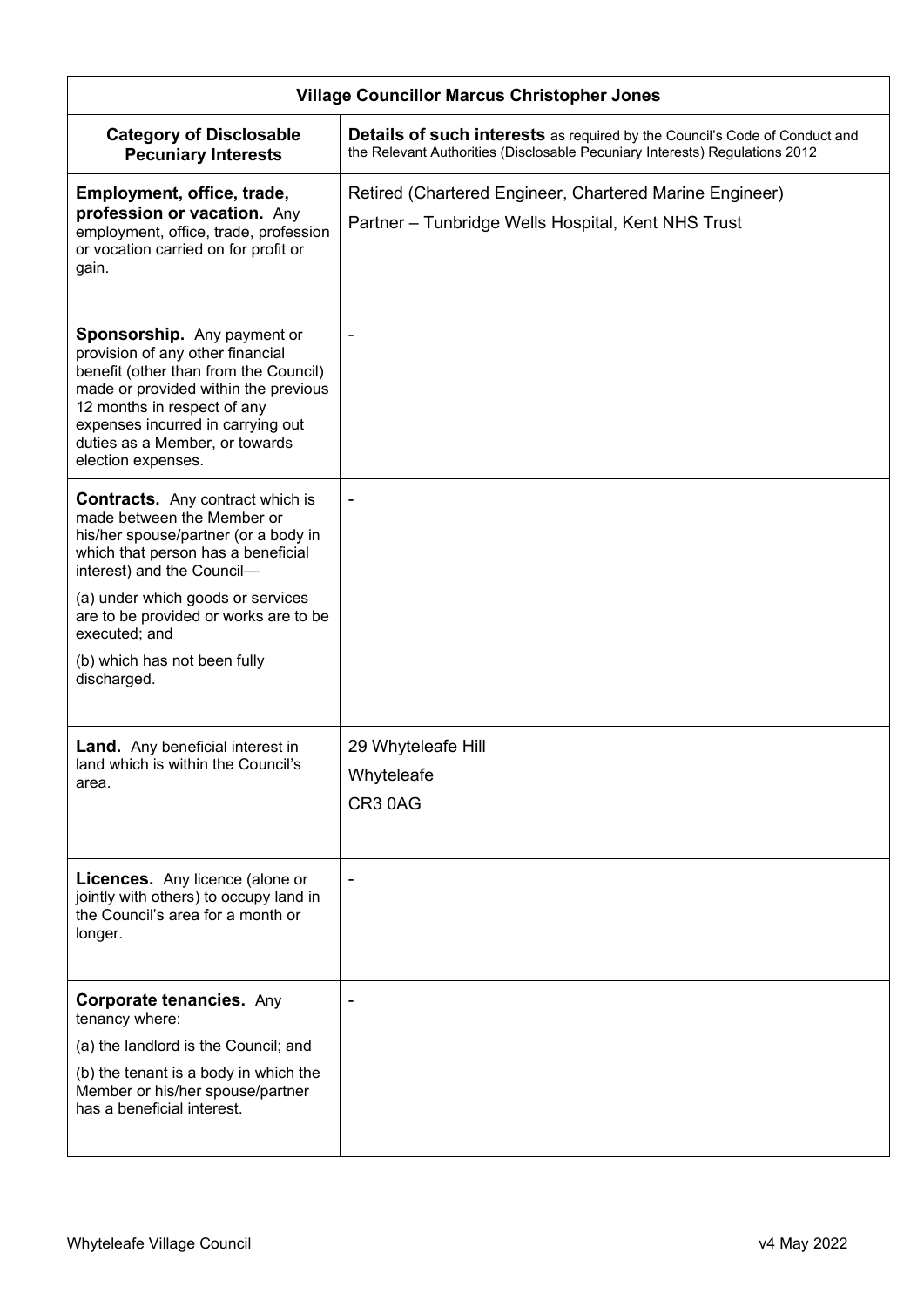| <b>Village Councillor Marcus Christopher Jones</b>                                                                                                                                                                                                                                               |                                                                                                                                                                  |
|--------------------------------------------------------------------------------------------------------------------------------------------------------------------------------------------------------------------------------------------------------------------------------------------------|------------------------------------------------------------------------------------------------------------------------------------------------------------------|
| <b>Category of Disclosable</b><br><b>Pecuniary Interests</b>                                                                                                                                                                                                                                     | <b>Details of such interests</b> as required by the Council's Code of Conduct and<br>the Relevant Authorities (Disclosable Pecuniary Interests) Regulations 2012 |
| <b>Securities.</b> Any beneficial interest<br>in securities of a body where-                                                                                                                                                                                                                     |                                                                                                                                                                  |
| (a) that body has a place of business<br>or land in the Council's area; and                                                                                                                                                                                                                      |                                                                                                                                                                  |
| $(b)$ either—                                                                                                                                                                                                                                                                                    |                                                                                                                                                                  |
| (i) the total nominal value of the<br>securities exceeds £25,000 or one<br>hundredth of the total issued share<br>capital of that body; or                                                                                                                                                       |                                                                                                                                                                  |
| (ii) if the share capital of that body is<br>of more than one class, the total<br>nominal value of the shares of any<br>one class in which the Member (or<br>his/her spouse/partner) has a<br>beneficial interest exceeding one<br>hundredth of the total issued share<br>capital of that class. |                                                                                                                                                                  |
|                                                                                                                                                                                                                                                                                                  |                                                                                                                                                                  |
| <b>Category of non-pecuniary</b><br>interests arising from<br>membership or occupation of a<br>position of general control or<br>management in the following<br>bodies:                                                                                                                          | Details of such interests as required by the Council's Code of Conduct                                                                                           |
| Bodies to which the Member has<br>been appointed by the Council                                                                                                                                                                                                                                  |                                                                                                                                                                  |
| Bodies exercising functions of a<br>public nature                                                                                                                                                                                                                                                | $\blacksquare$                                                                                                                                                   |
| Bodies directed to charitable<br>purposes and with a connection<br>to the Council's area                                                                                                                                                                                                         | Whyteleafe Community Hub (including partner)                                                                                                                     |
| Bodies whose principal purposes<br>include the influence of public<br>opinion or policy                                                                                                                                                                                                          | <b>National Trust</b><br><b>Royal Horticultural Society</b>                                                                                                      |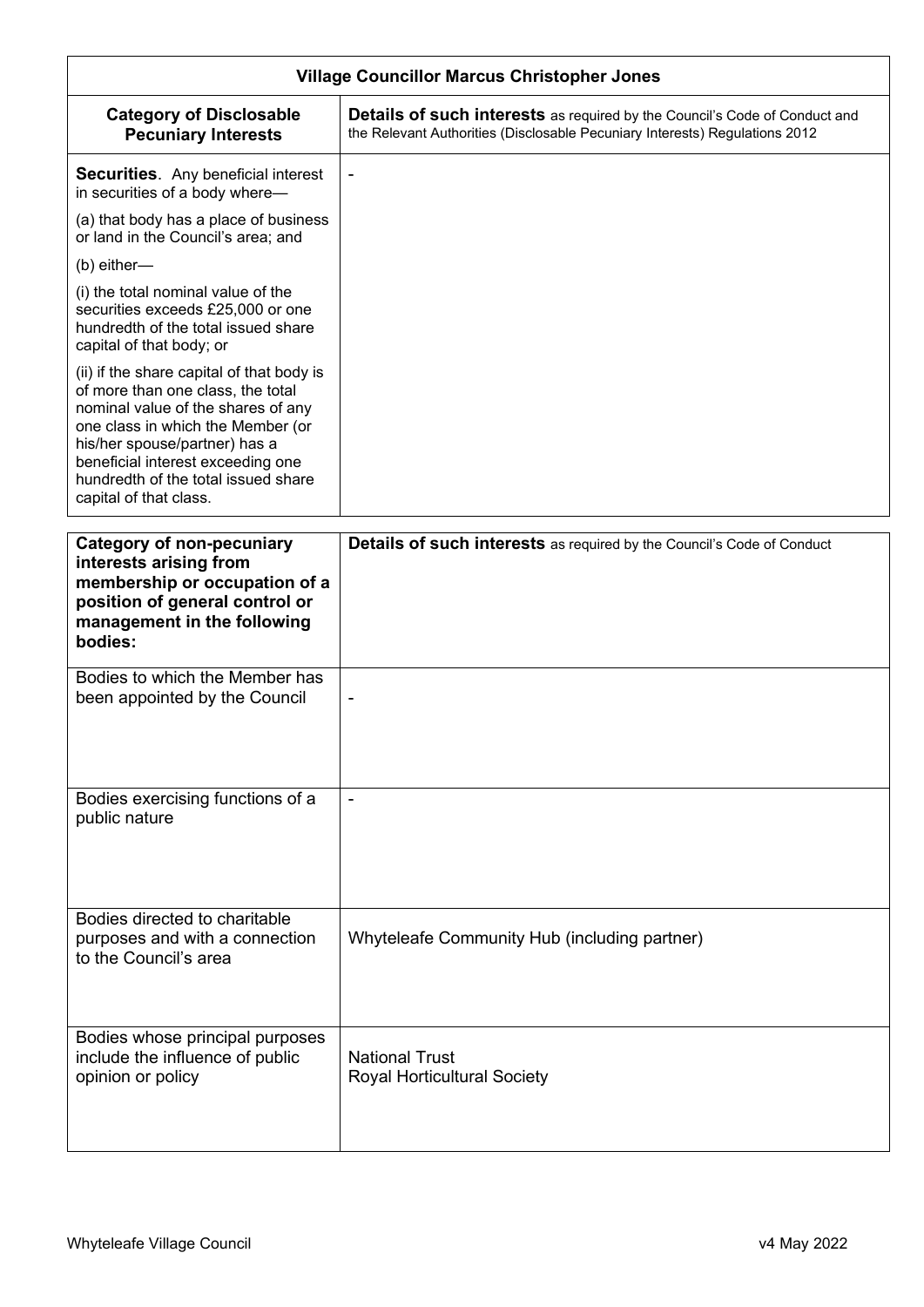| <b>Village Councillor Zachary Adam Cameron Jones</b>                                                                                                                                                                                                                         |                                                                                                                                                                  |
|------------------------------------------------------------------------------------------------------------------------------------------------------------------------------------------------------------------------------------------------------------------------------|------------------------------------------------------------------------------------------------------------------------------------------------------------------|
| <b>Category of Disclosable</b><br><b>Pecuniary Interests</b>                                                                                                                                                                                                                 | <b>Details of such interests</b> as required by the Council's Code of Conduct and<br>the Relevant Authorities (Disclosable Pecuniary Interests) Regulations 2012 |
| Employment, office, trade,<br>profession or vacation. Any<br>employment, office, trade, profession<br>or vocation carried on for profit or<br>gain.                                                                                                                          | Associate of Pantheon Ventures (Private Equity firm)                                                                                                             |
| Sponsorship. Any payment or<br>provision of any other financial<br>benefit (other than from the Council)<br>made or provided within the previous<br>12 months in respect of any<br>expenses incurred in carrying out<br>duties as a Member, or towards<br>election expenses. | None                                                                                                                                                             |
| <b>Contracts.</b> Any contract which is<br>made between the Member or<br>his/her spouse/partner (or a body in<br>which that person has a beneficial<br>interest) and the Council-                                                                                            | None                                                                                                                                                             |
| (a) under which goods or services<br>are to be provided or works are to be<br>executed; and                                                                                                                                                                                  |                                                                                                                                                                  |
| (b) which has not been fully<br>discharged.                                                                                                                                                                                                                                  |                                                                                                                                                                  |
| <b>Land.</b> Any beneficial interest in<br>land which is within the Council's<br>area.                                                                                                                                                                                       | None                                                                                                                                                             |
| <b>Licences.</b> Any licence (alone or<br>jointly with others) to occupy land in<br>the Council's area for a month or<br>longer.                                                                                                                                             | None                                                                                                                                                             |
| <b>Corporate tenancies. Any</b><br>tenancy where:                                                                                                                                                                                                                            | None                                                                                                                                                             |
| (a) the landlord is the Council; and                                                                                                                                                                                                                                         |                                                                                                                                                                  |
| (b) the tenant is a body in which the<br>Member or his/her spouse/partner<br>has a beneficial interest.                                                                                                                                                                      |                                                                                                                                                                  |
|                                                                                                                                                                                                                                                                              |                                                                                                                                                                  |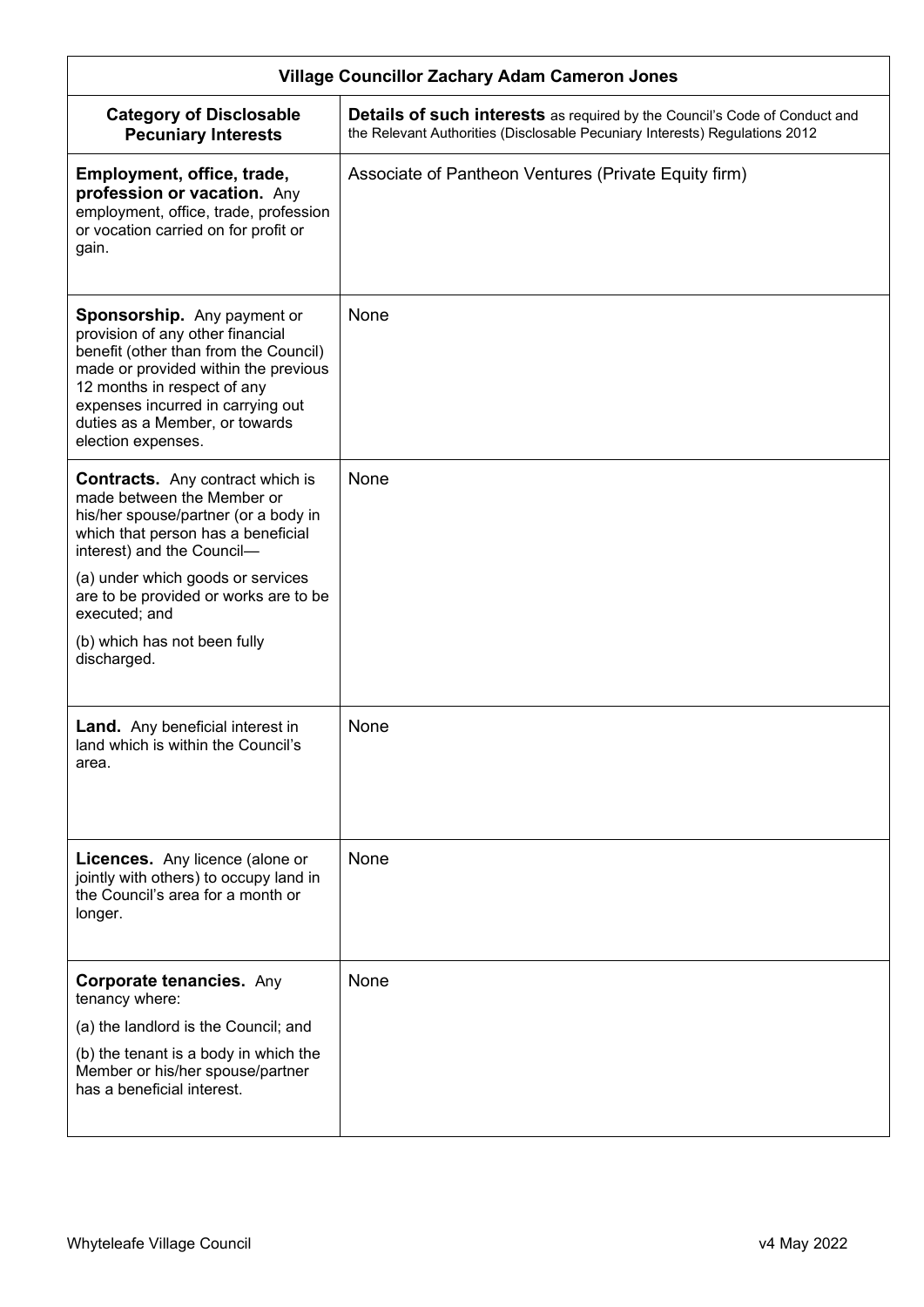| <b>Village Councillor Zachary Adam Cameron Jones</b>                                                                                                                                                                                                                                             |                                                                                                                                                                  |
|--------------------------------------------------------------------------------------------------------------------------------------------------------------------------------------------------------------------------------------------------------------------------------------------------|------------------------------------------------------------------------------------------------------------------------------------------------------------------|
| <b>Category of Disclosable</b><br><b>Pecuniary Interests</b>                                                                                                                                                                                                                                     | <b>Details of such interests</b> as required by the Council's Code of Conduct and<br>the Relevant Authorities (Disclosable Pecuniary Interests) Regulations 2012 |
| <b>Securities.</b> Any beneficial interest<br>in securities of a body where-                                                                                                                                                                                                                     | None                                                                                                                                                             |
| (a) that body has a place of business<br>or land in the Council's area; and                                                                                                                                                                                                                      |                                                                                                                                                                  |
| (b) either-                                                                                                                                                                                                                                                                                      |                                                                                                                                                                  |
| (i) the total nominal value of the<br>securities exceeds £25,000 or one<br>hundredth of the total issued share<br>capital of that body; or                                                                                                                                                       |                                                                                                                                                                  |
| (ii) if the share capital of that body is<br>of more than one class, the total<br>nominal value of the shares of any<br>one class in which the Member (or<br>his/her spouse/partner) has a<br>beneficial interest exceeding one<br>hundredth of the total issued share<br>capital of that class. |                                                                                                                                                                  |
| <b>Category of non-pecuniary</b><br>interests arising from                                                                                                                                                                                                                                       | Details of such interests as required by the Council's Code of Conduct                                                                                           |
| membership or occupation of a<br>position of general control or<br>management in the following<br>bodies:                                                                                                                                                                                        |                                                                                                                                                                  |
| Bodies to which the Member has<br>been appointed by the Council                                                                                                                                                                                                                                  | None                                                                                                                                                             |
| Bodies exercising functions of a<br>public nature                                                                                                                                                                                                                                                | None                                                                                                                                                             |
| Bodies directed to charitable<br>purposes and with a connection<br>to the Council's area                                                                                                                                                                                                         | None                                                                                                                                                             |
| Bodies whose principal purposes<br>include the influence of public<br>opinion or policy                                                                                                                                                                                                          | None                                                                                                                                                             |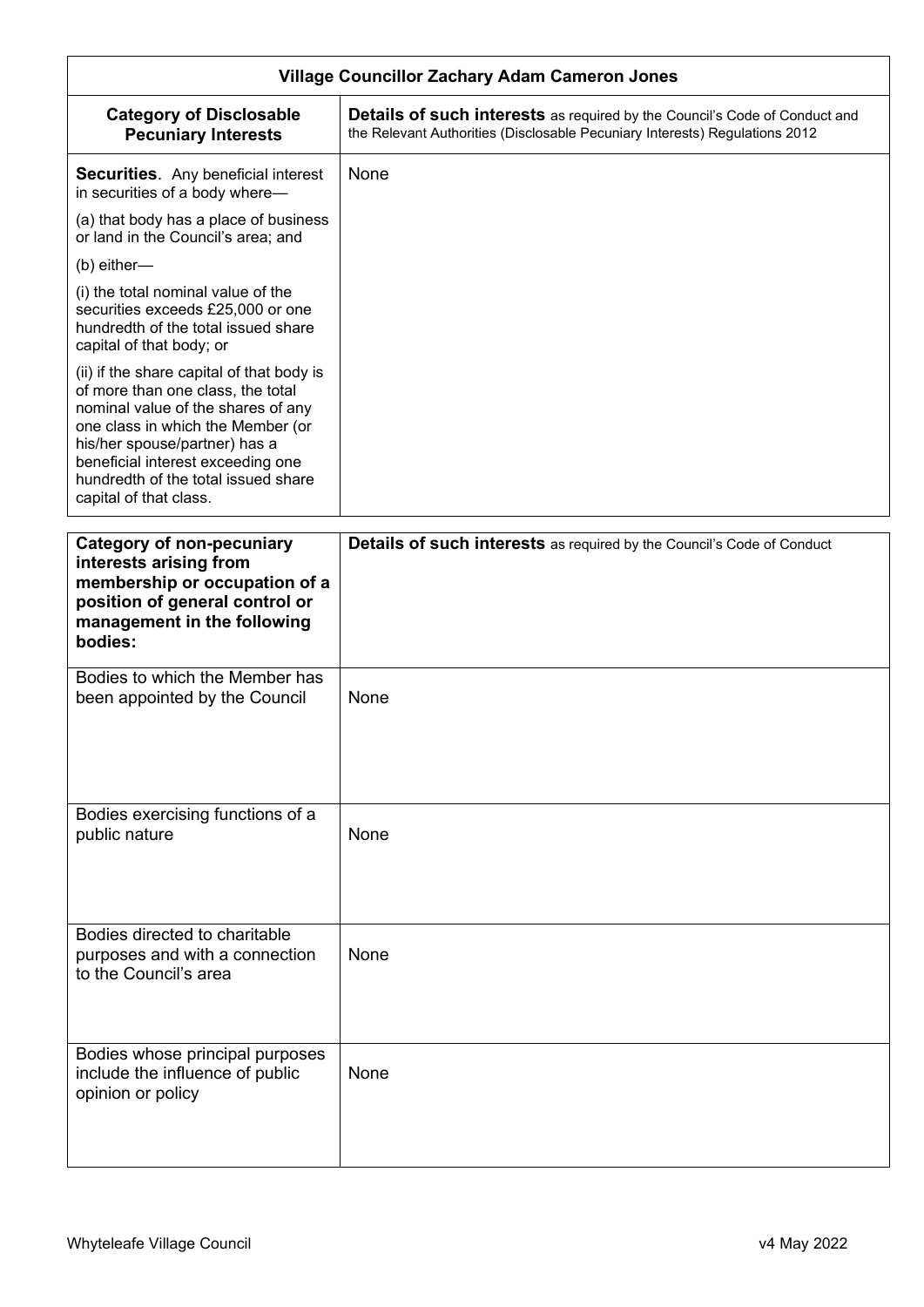| <b>Village Councillor David John Lee</b>                                                                                                                                                                                                                                            |                                                                                                                                                                  |
|-------------------------------------------------------------------------------------------------------------------------------------------------------------------------------------------------------------------------------------------------------------------------------------|------------------------------------------------------------------------------------------------------------------------------------------------------------------|
| <b>Category of Disclosable</b><br><b>Pecuniary Interests</b>                                                                                                                                                                                                                        | <b>Details of such interests</b> as required by the Council's Code of Conduct and<br>the Relevant Authorities (Disclosable Pecuniary Interests) Regulations 2012 |
| Employment, office, trade,<br>profession or vacation. Any<br>employment, office, trade, profession<br>or vocation carried on for profit or<br>gain.                                                                                                                                 | Nutmeg Savings & Investments (a JP Morgan company), London<br>John Lewis Partnership (partner's employer)                                                        |
| <b>Sponsorship.</b> Any payment or<br>provision of any other financial<br>benefit (other than from the Council)<br>made or provided within the previous<br>12 months in respect of any<br>expenses incurred in carrying out<br>duties as a Member, or towards<br>election expenses. | <b>Liberal Democrat</b>                                                                                                                                          |
| <b>Contracts.</b> Any contract which is<br>made between the Member or<br>his/her spouse/partner (or a body in<br>which that person has a beneficial<br>interest) and the Council-                                                                                                   |                                                                                                                                                                  |
| (a) under which goods or services<br>are to be provided or works are to be<br>executed; and                                                                                                                                                                                         |                                                                                                                                                                  |
| (b) which has not been fully<br>discharged.                                                                                                                                                                                                                                         |                                                                                                                                                                  |
| <b>Land.</b> Any beneficial interest in<br>land which is within the Council's<br>area.                                                                                                                                                                                              | 2 Milner Close<br>Caterham<br>CR3 6JS                                                                                                                            |
| <b>Licences.</b> Any licence (alone or<br>jointly with others) to occupy land in<br>the Council's area for a month or<br>longer.                                                                                                                                                    | $\blacksquare$                                                                                                                                                   |
| <b>Corporate tenancies. Any</b><br>tenancy where:                                                                                                                                                                                                                                   |                                                                                                                                                                  |
| (a) the landlord is the Council; and                                                                                                                                                                                                                                                |                                                                                                                                                                  |
| (b) the tenant is a body in which the<br>Member or his/her spouse/partner<br>has a beneficial interest.                                                                                                                                                                             |                                                                                                                                                                  |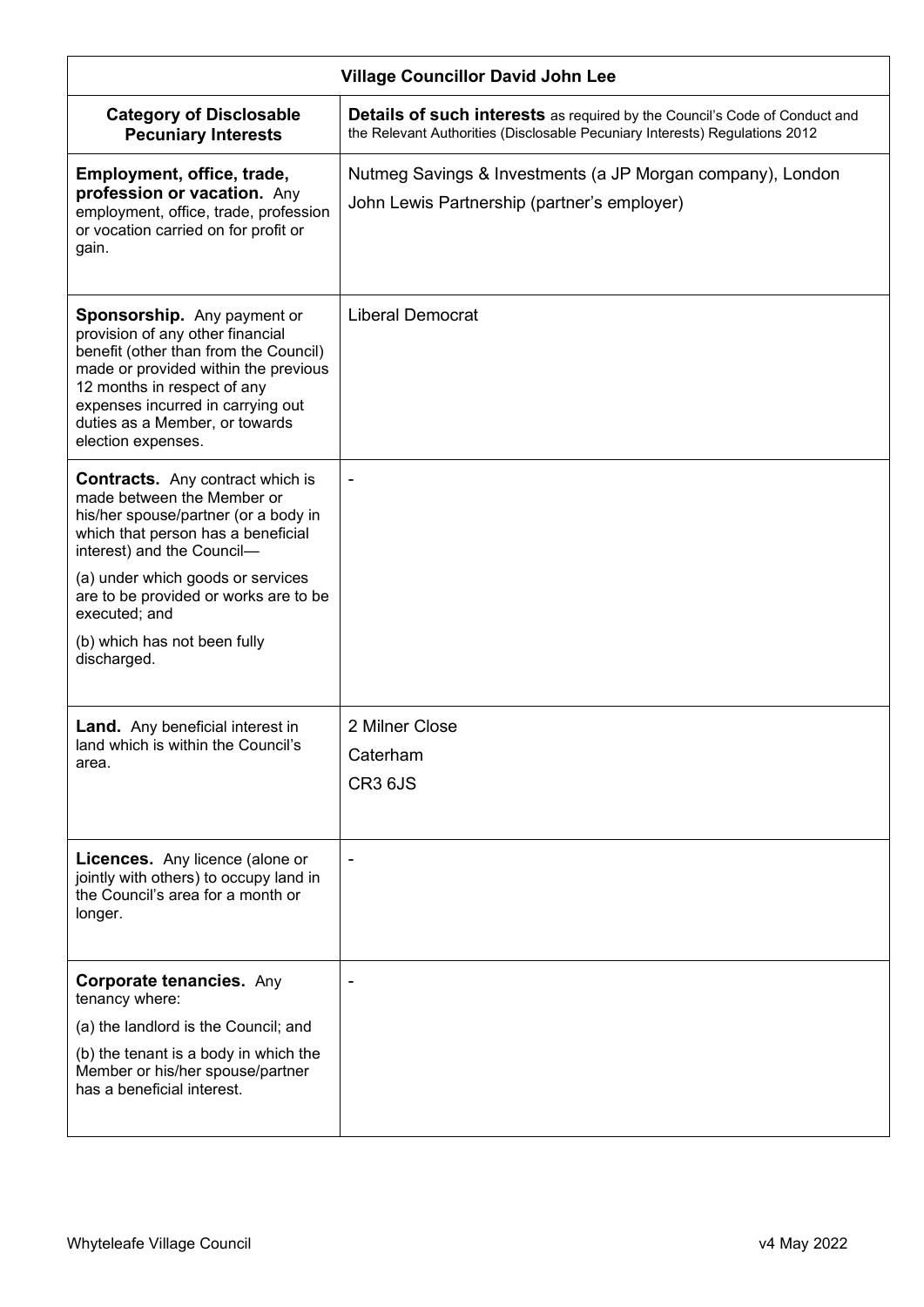| <b>Village Councillor David John Lee</b>                                                                                                                                                                                                                                                         |                                                                                                                                                                  |
|--------------------------------------------------------------------------------------------------------------------------------------------------------------------------------------------------------------------------------------------------------------------------------------------------|------------------------------------------------------------------------------------------------------------------------------------------------------------------|
| <b>Category of Disclosable</b><br><b>Pecuniary Interests</b>                                                                                                                                                                                                                                     | <b>Details of such interests</b> as required by the Council's Code of Conduct and<br>the Relevant Authorities (Disclosable Pecuniary Interests) Regulations 2012 |
| <b>Securities.</b> Any beneficial interest<br>in securities of a body where-                                                                                                                                                                                                                     | $\overline{\phantom{a}}$                                                                                                                                         |
| (a) that body has a place of business<br>or land in the Council's area; and                                                                                                                                                                                                                      |                                                                                                                                                                  |
| (b) either-                                                                                                                                                                                                                                                                                      |                                                                                                                                                                  |
| (i) the total nominal value of the<br>securities exceeds £25,000 or one<br>hundredth of the total issued share<br>capital of that body; or                                                                                                                                                       |                                                                                                                                                                  |
| (ii) if the share capital of that body is<br>of more than one class, the total<br>nominal value of the shares of any<br>one class in which the Member (or<br>his/her spouse/partner) has a<br>beneficial interest exceeding one<br>hundredth of the total issued share<br>capital of that class. |                                                                                                                                                                  |
| <b>Category of non-pecuniary</b><br>interests arising from<br>membership or occupation of a<br>position of general control or<br>management in the following<br>bodies:                                                                                                                          | <b>Details of such interests</b> as required by the Council's Code of Conduct                                                                                    |
| Bodies to which the Member has<br>been appointed by the Council                                                                                                                                                                                                                                  |                                                                                                                                                                  |
| Bodies exercising functions of a<br>public nature                                                                                                                                                                                                                                                | <b>Tandridge District Council</b>                                                                                                                                |
| Bodies directed to charitable<br>purposes and with a connection<br>to the Council's area                                                                                                                                                                                                         |                                                                                                                                                                  |
| Bodies whose principal purposes<br>include the influence of public<br>opinion or policy                                                                                                                                                                                                          | <b>Liberal Democrats</b><br>Amnesty International                                                                                                                |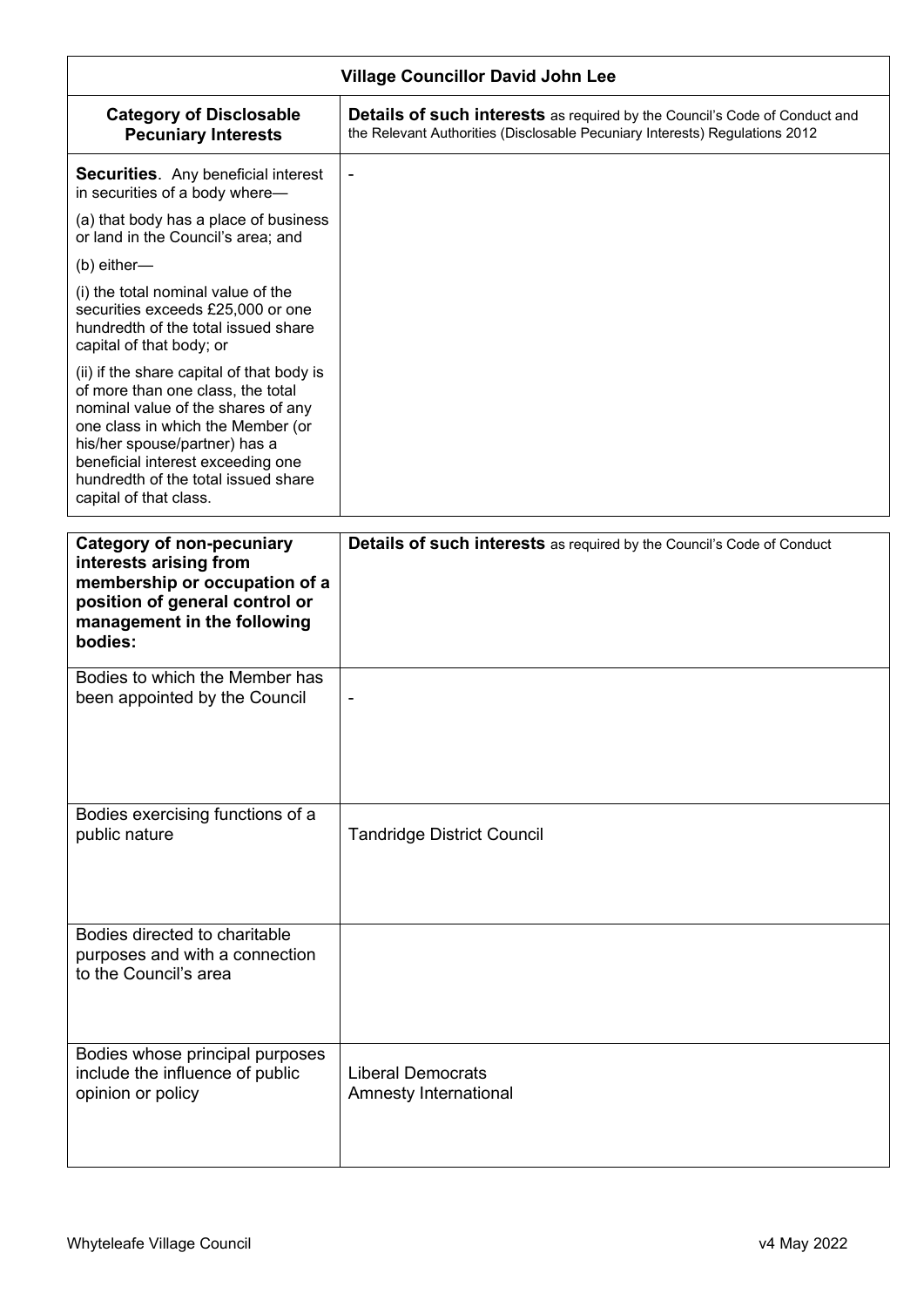| <b>Village Councillor John Moffatt</b>                                                                                                                                                                                                                                       |                                                                                                                                                                                                                                                                                                                                                        |
|------------------------------------------------------------------------------------------------------------------------------------------------------------------------------------------------------------------------------------------------------------------------------|--------------------------------------------------------------------------------------------------------------------------------------------------------------------------------------------------------------------------------------------------------------------------------------------------------------------------------------------------------|
| <b>Category of Disclosable</b><br><b>Pecuniary Interests</b>                                                                                                                                                                                                                 | <b>Details of such interests</b> as required by the Council's Code of Conduct and<br>the Relevant Authorities (Disclosable Pecuniary Interests) Regulations 2012                                                                                                                                                                                       |
| Employment, office, trade,<br>profession or vacation. Any<br>employment, office, trade, profession<br>or vocation carried on for profit or<br>gain.                                                                                                                          | 1. Senior Compliance Advisor for Atrium Underwriters Ltd<br>Director of Proportionate Advice Ltd (applicable to spouse as well)<br>2.<br>Director of Implement Compliance Solutions and Resources Ltd<br>3.<br>(ICSR)<br>Director and shareholder of Torwood Lane Management Ltd.<br>4.<br>(Spouse is also a self-employed copy editor - sole trader). |
| Sponsorship. Any payment or<br>provision of any other financial<br>benefit (other than from the Council)<br>made or provided within the previous<br>12 months in respect of any<br>expenses incurred in carrying out<br>duties as a Member, or towards<br>election expenses. | None                                                                                                                                                                                                                                                                                                                                                   |
| <b>Contracts.</b> Any contract which is<br>made between the Member or<br>his/her spouse/partner (or a body in<br>which that person has a beneficial<br>interest) and the Council-                                                                                            | None                                                                                                                                                                                                                                                                                                                                                   |
| (a) under which goods or services<br>are to be provided or works are to be<br>executed; and<br>(b) which has not been fully<br>discharged.                                                                                                                                   |                                                                                                                                                                                                                                                                                                                                                        |
|                                                                                                                                                                                                                                                                              |                                                                                                                                                                                                                                                                                                                                                        |
| <b>Land.</b> Any beneficial interest in<br>land which is within the Council's<br>area.                                                                                                                                                                                       | 21 Torwood Lane, Whyteleafe,<br>Surrey, CR3 0HD (and partner)                                                                                                                                                                                                                                                                                          |
| <b>Licences.</b> Any licence (alone or<br>jointly with others) to occupy land in<br>the Council's area for a month or<br>longer.                                                                                                                                             | None                                                                                                                                                                                                                                                                                                                                                   |
| <b>Corporate tenancies. Any</b><br>tenancy where:<br>(a) the landlord is the Council; and<br>(b) the tenant is a body in which the<br>Member or his/her spouse/partner<br>has a beneficial interest.                                                                         | None                                                                                                                                                                                                                                                                                                                                                   |
|                                                                                                                                                                                                                                                                              |                                                                                                                                                                                                                                                                                                                                                        |